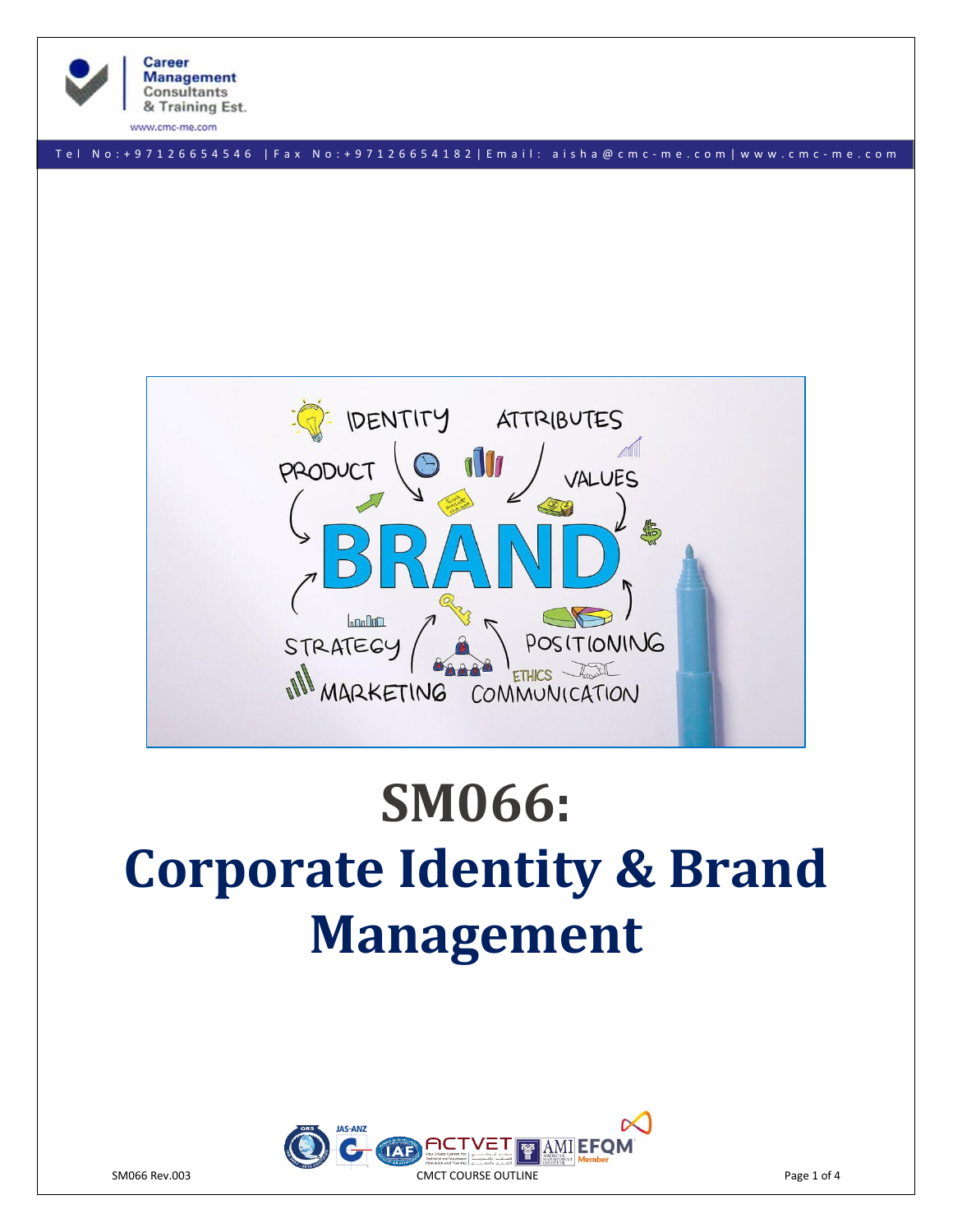

www.cmc-me.com

## T e l N o : + 97126654546 | F a x N o : + 9 7 1 2 6 6 5 4 1 8 2 | E m a i l : a i s h a @ c m c - m e . c o m | w w w . c m c - m e . c o m

# Training Description:

How your brand is perceived within your own country, and internationally, whether it stands out from competitors, is more important than ever. This innovative branding masterclass helps participants plan, implement, launch and manage an effective brand that wins internal and external support.

We look at what brands are, why organisations need one, what value they bring and how to build and manage our brand. This intensive training course include lots of real-life examples to inspire participants to create their own brand.

## This training course will highpoint:

- $\triangleright$  Defining a strategy for your brand
- $\triangleright$  Linking branding to corporate vision, mission, values and culture
- $\triangleright$  Expressing brand through its image, personality and characteristics
- $\triangleright$  Explaining the brand to stakeholders and wining their support and loyalty
- $\triangleright$  Sustaining and evolving the brand over time

# Training Objectives:

## By the end of the training, participants will be able to:

- $\checkmark$  Explain the benefits of branding and how to use a brand to support their organisation's business purpose
- $\checkmark$  Use the principles of branding to develop an effective brand for their organisation, or refine the existing brand
- $\checkmark$  Develop support for the brand from a wide cross section of stakeholders including executives, employees, customers, influencers and the media
- $\checkmark$  Create a range of print, online, multimedia and face2face collateral to explain what the brand stands for and how to use it
- $\checkmark$  Use mechanisms to monitor the brand over time, including performance and perceptions, recommending effective ways of refreshing the brand when needed

# Training Designed for:

This course is intended for those who are responsible for branding and effectively explaining what their brand stands for. This course is suitable for Marketing directors, Business owners, PR managers, PR, Executives & Marketing Executive, Branding, product, design & marketing managers, Graphic designers in the private sector, public sector and start-up.

# Training Program:

## *DAY ONE:*

- ❖ Pre-Test
- ❖ The Importance of Branding
	- What is a brand?
	- What do leaders expect when they invest in branding?
	- Who owns our brand?
	- How do brands add value to an organization?

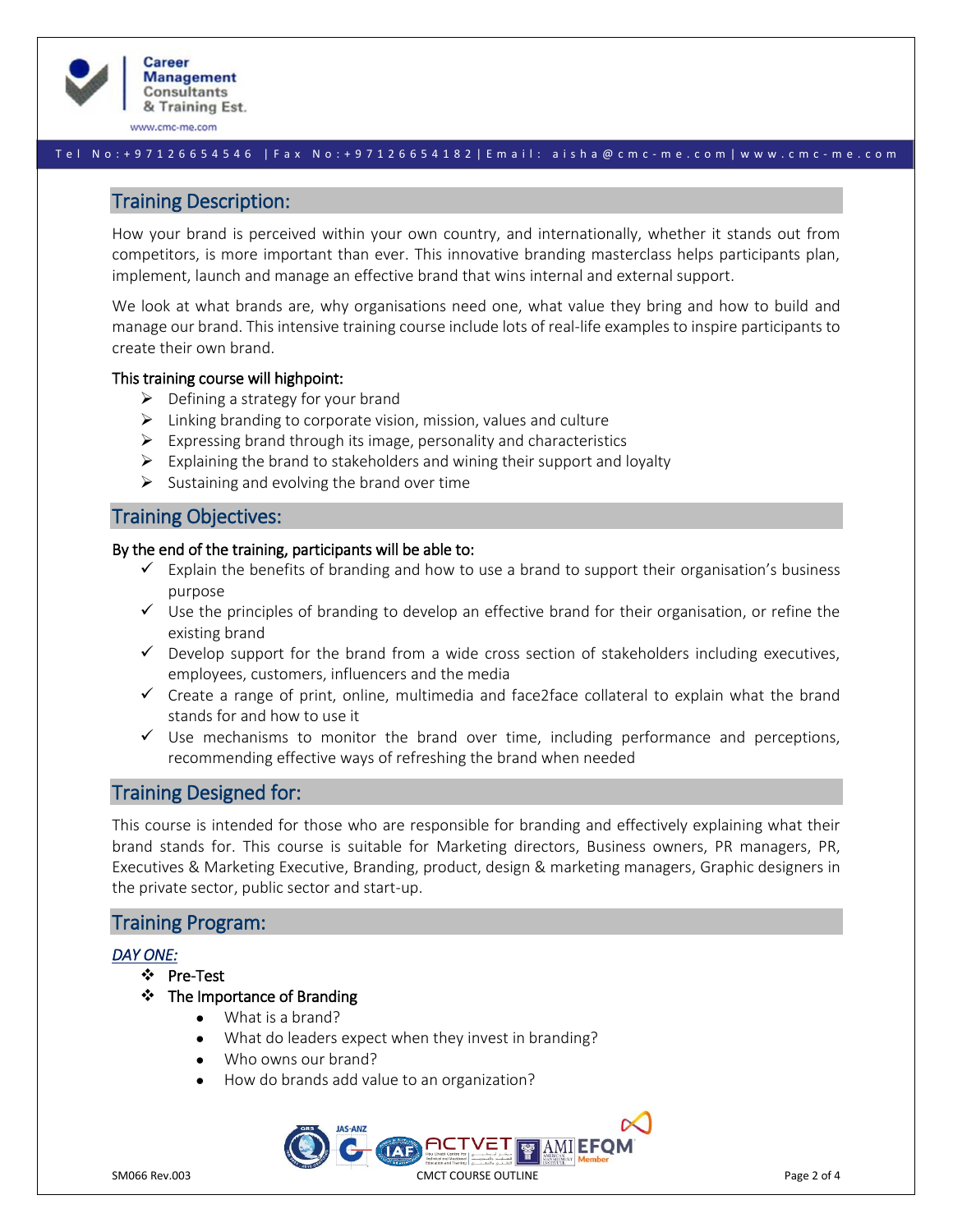

**Career Management Consultants** & Training Est.

www.cmc-me.com

### T e l N o : + 97126654546 | F a x N o : + 9 7 1 2 6 6 5 4 1 8 2 | E m a i l : a i s h a @ c m c - m e . c o m | w w w . c m c - m e . c o m

- How to link brand to the organisation's mission, vision, values and purpose?
- What should a brand include? differentiation, relevance, trust, emotion

# *DAY TWO:*

## ❖ Creating an Effective Brand

- 8 key criteria for a branding strategy
- 7 essential elements of a brand's identity
- Developing brand values and value propositions
- Using customer insights to build the brand
- Creating buyer personas that resonate with customers and potential customers
- Connecting brand to the past, present and future

## *DAY THREE:*

## ❖ Developing Support for the Brand

- Finding a brand champion from the leadership team
- Characteristics of great brand champions
- Empowering employees as brand ambassadors
- Using celebrities as brand ambassadors
- Developing fans and bloggers as online brand ambassadors
- Proving the brand's worth to shareholders using the international standard ISO 10668

## *DAY FOUR:*

## ❖ Explaining the Brand

- Developing the branding guidelines
- Creating the brand manual
- Running branding workshops for employees and creative agencies
- Developing a branding communications plan for internal and external audiences
- Running a brand launch event
- Ensuring consistent delivery of multiple launch events

#### *DAY FIVE:*

#### ❖ Protecting the Brand Over Time

- Monitoring customers' experiences and perceptions of the brand
- Monitoring opinion formers' and influencers' views
- Monitoring what is said in the media
- Knowing when to refresh the brand
- Exercise where participants create and present their own brand
- Action planning to take learning back into the workplace
- ❖ Course Conclusion
- ❖ Final Examination and EVALUATION

# Training Requirement:

"Hand's on practical sessions, equipment and software will be applied during the course if required and as per the client's request."

This training course is available upon request in English or Arabic. Content, location and duration can be adapted to your specific wishes. It is therefore possible to focus on specific modules of the training course